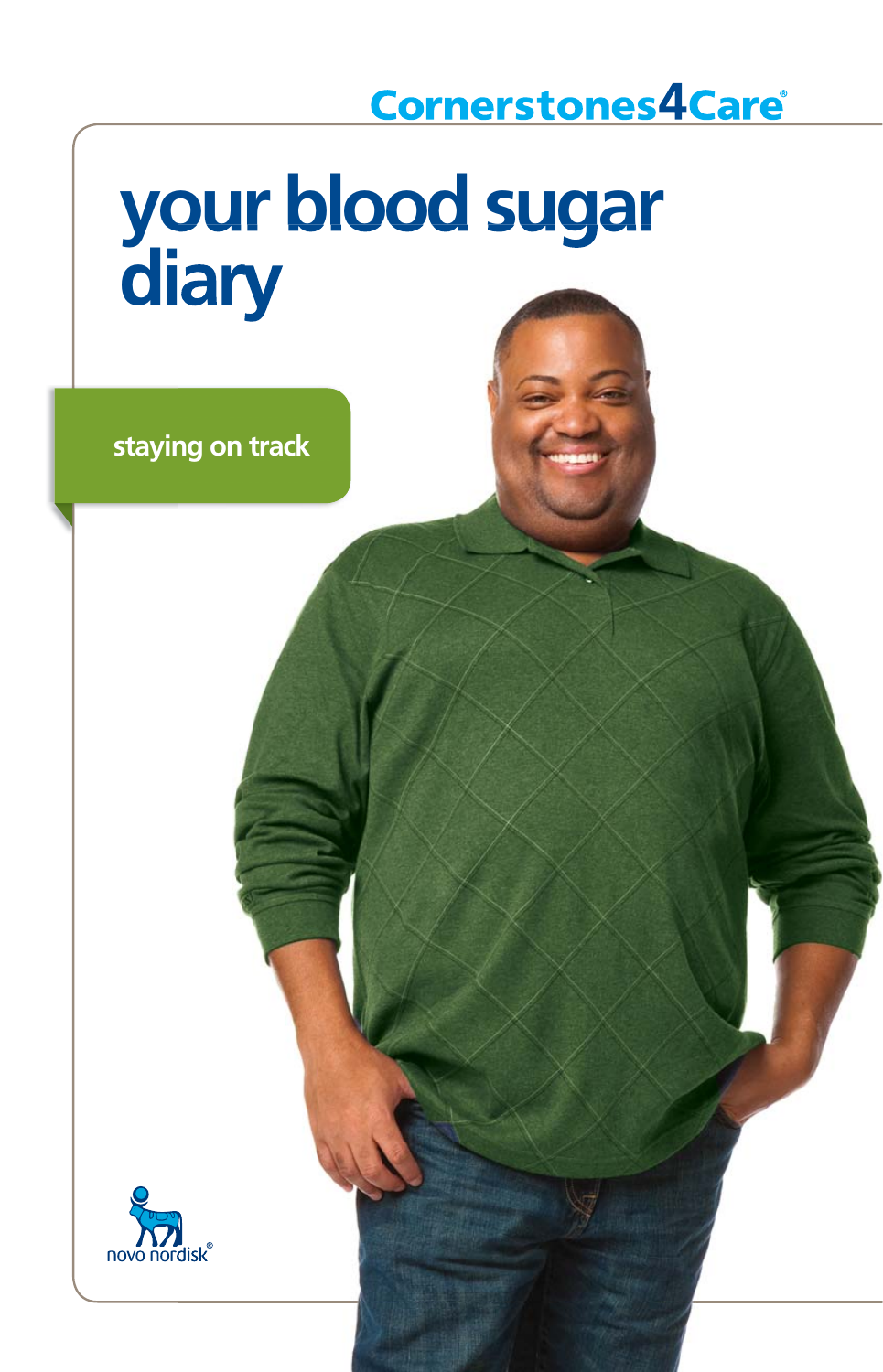# **What's inside**

| Make sure you're on the right track | 4  |
|-------------------------------------|----|
| How to use your diary               | 5  |
| Your blood sugar diary              | 8  |
| Support online                      | 10 |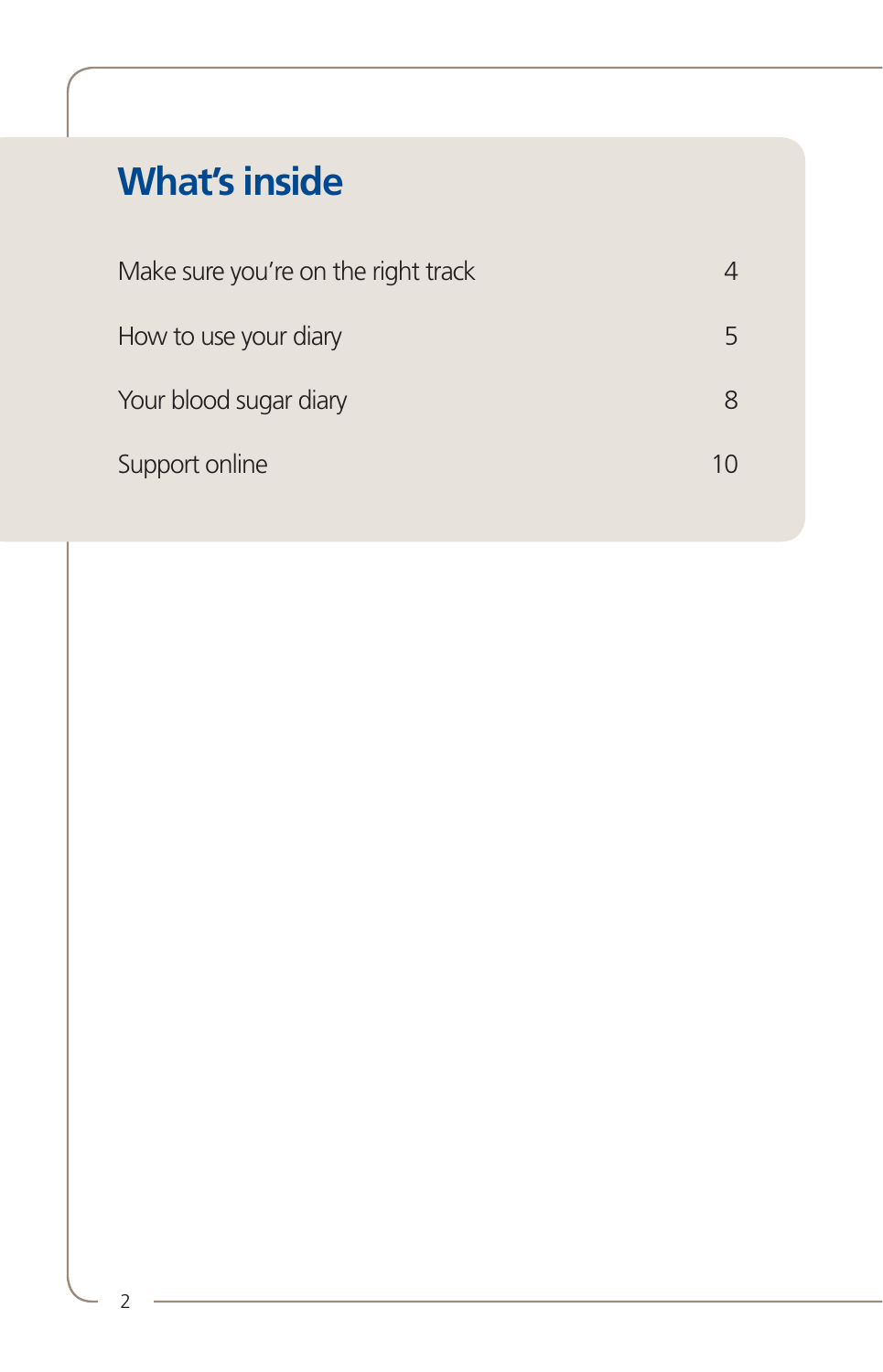# **Get all of your FREE diabetes e-books**

Visit **Cornerstones4Care.com** to find out how to get all five e-books in this educational series from Novo Nordisk.



**Diabetes and You** provides an overview on what diabetes is and the steps necessary to help manage it.

**Your Guide to Better Office Visits** helps you keep accurate and comprehensive records in one easy-to-find place. So you can customize your care schedule with your diabetes care team.

**Diabetes Medicines** describes how diabetes affects your body, introduces you to different types of diabetes medicines and outlines options you can discuss with your diabetes care team.

**Carb Counting and Meal Planning** gives you the basics for planning healthy meals and an introduction to counting carbs and gauging portion size.

**Your Blood Sugar Diary** helps you to stay on track with your blood sugar goals. Use it to record the results of your blood sugar checks and share them with your diabetes care team at your next visit.

The *Cornerstones4Care®* e-book educational series is designed to help people with diabetes work with their diabetes care team to learn about and manage diabetes.

#### **For more information, visit Cornerstones4Care.com.**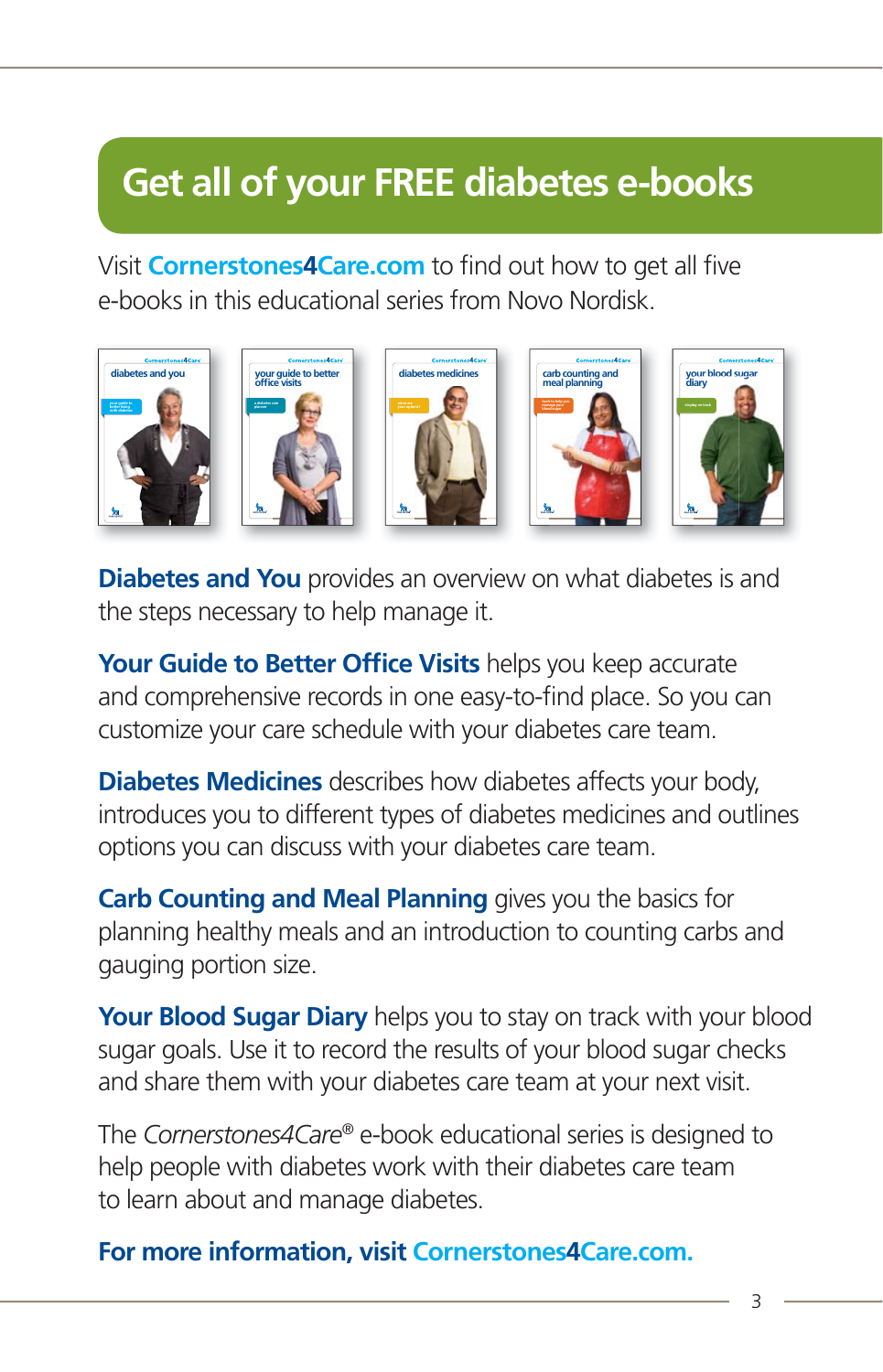## **Make sure you're on the right track**

Keeping a close eye on your blood sugar levels can give you and your diabetes care team a good idea of how well your diabetes medicine is working. So it's important to check your blood sugar as directed by your diabetes care team. Remember to write down the results and share this information with your diabetes care team at your next office visit.

Using the blood sugar diary and sharing the results with your diabetes care team can help you adjust your medicine as needed to help you reach your blood sugar goal.

To order a new blood sugar diary, please call 1-800-727-6500.

" Every part of my day gets put down in my journal. This helps me see patterns and talk to my doctor about them."

– Thelma M, New Mexico

You can learn more about checking your blood sugar and staying on track at **Cornerstones4Care.com.** Plus, when you enroll in the *Cornerstones4Care*® program, you will have access to online tools and resources and receive ongoing support.

**For more information about Novo Nordisk products for diabetes care, please go to Cornerstones4Care.com and click on** *Diabetes Medicines***.**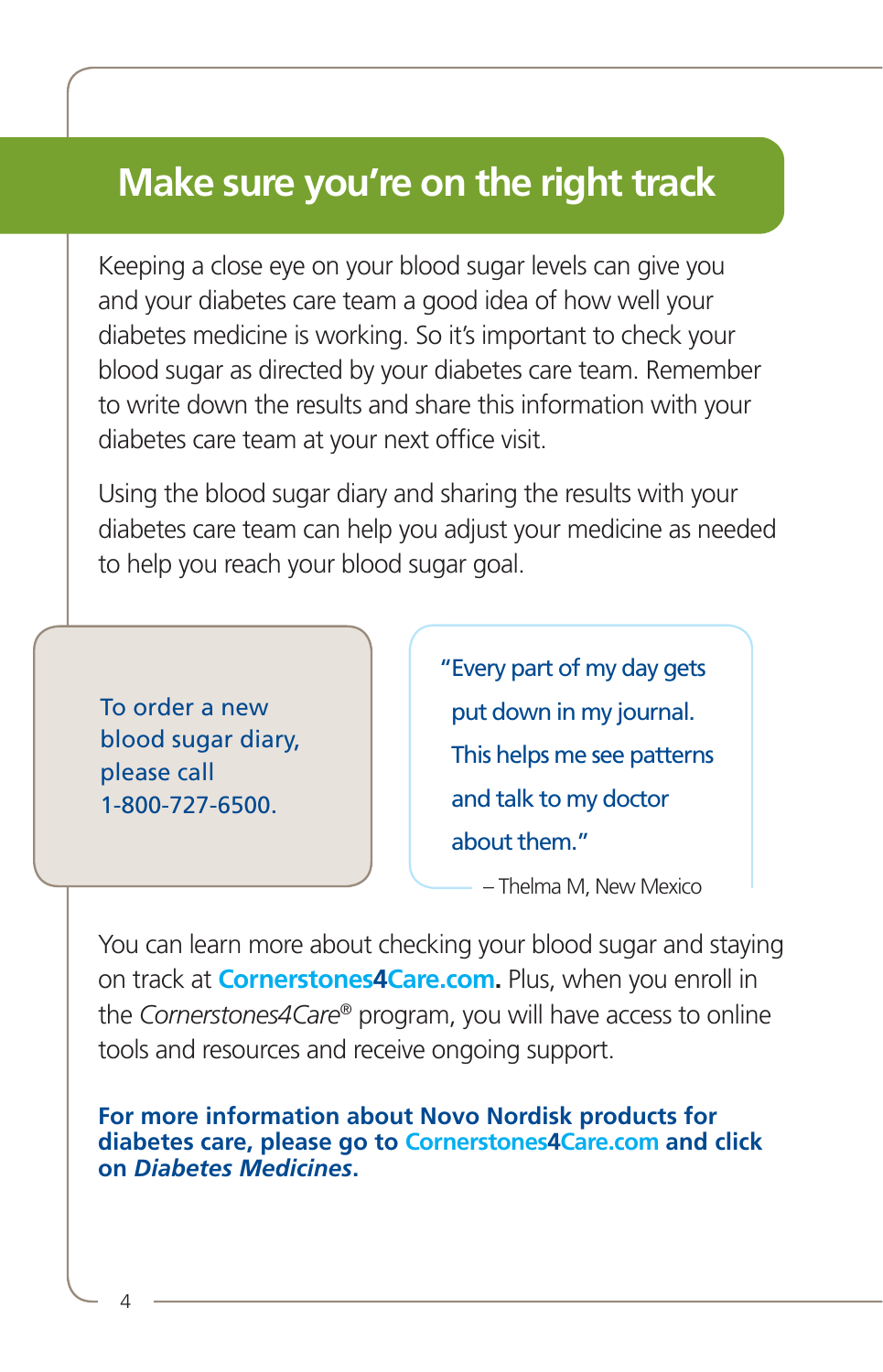## **How to use your diary**

The table below lists blood sugar goals for many adults with diabetes. You and your diabetes care team will set the goals that are right for you. Write your goals in the last column.

| <b>Time</b>                                                                                                                               | <b>Goals for</b><br>many adults<br>with diabetes | <b>Your goals</b> |  |  |  |
|-------------------------------------------------------------------------------------------------------------------------------------------|--------------------------------------------------|-------------------|--|--|--|
| Before meals                                                                                                                              | 70 to 130 mg/dL                                  |                   |  |  |  |
| 1 to 2 hours after<br>the start of a meal                                                                                                 | Less than 180 mg/dL                              |                   |  |  |  |
| A1C                                                                                                                                       | Less than 7%                                     |                   |  |  |  |
| Adapted from the American Diabetes Association. Standards of medical care in<br>diabetes – 2013. Diabetes Care. 2013:36(suppl 1):S11-S66. |                                                  |                   |  |  |  |

" Monitoring your blood sugar and eating habits truly makes each of us a winner in all aspects of our diabetes care. I have had diabetes for approximately 43 years and lead a 'close-to-normal' life."

– Carolyn P, Arizona

If you check your blood sugar and it is too low, you should not take your insulin. Ask your diabetes care team how often you should check your blood sugar and what to do if it is high or low.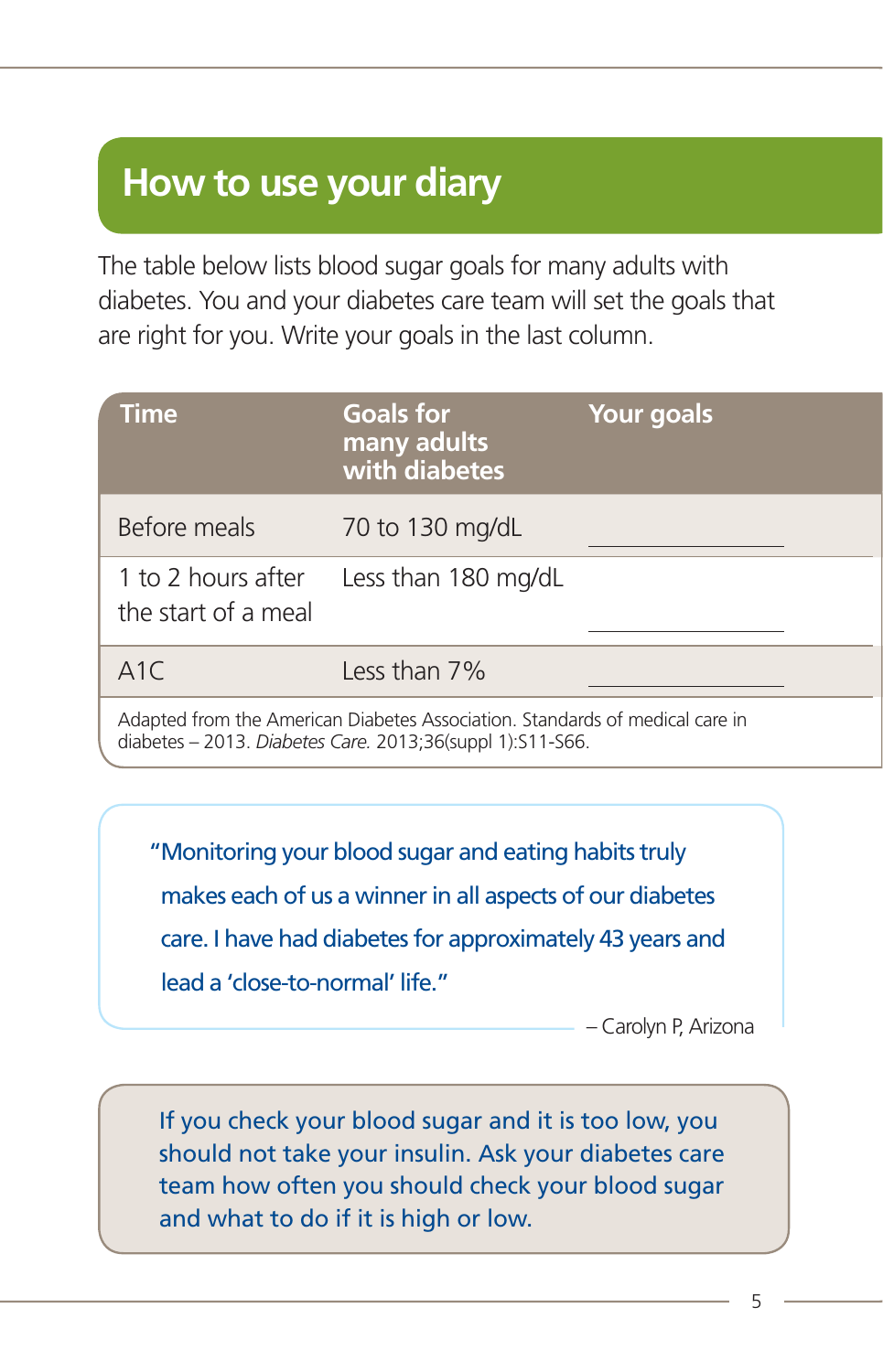#### Here's how to use the blood sugar diary:



Time 1Blood sugar reading

- **1** Write down the date
- **2** Write the time you took your diabetes medicine
- **3** Write the type and amount of your diabetes medicine
- **4** Write the time and your blood sugar readings in the "before" and "after" spaces. After-meal readings are usually taken 1 to 2 hours after you start your meal. Nighttime readings are usually taken after bedtime and before breakfast

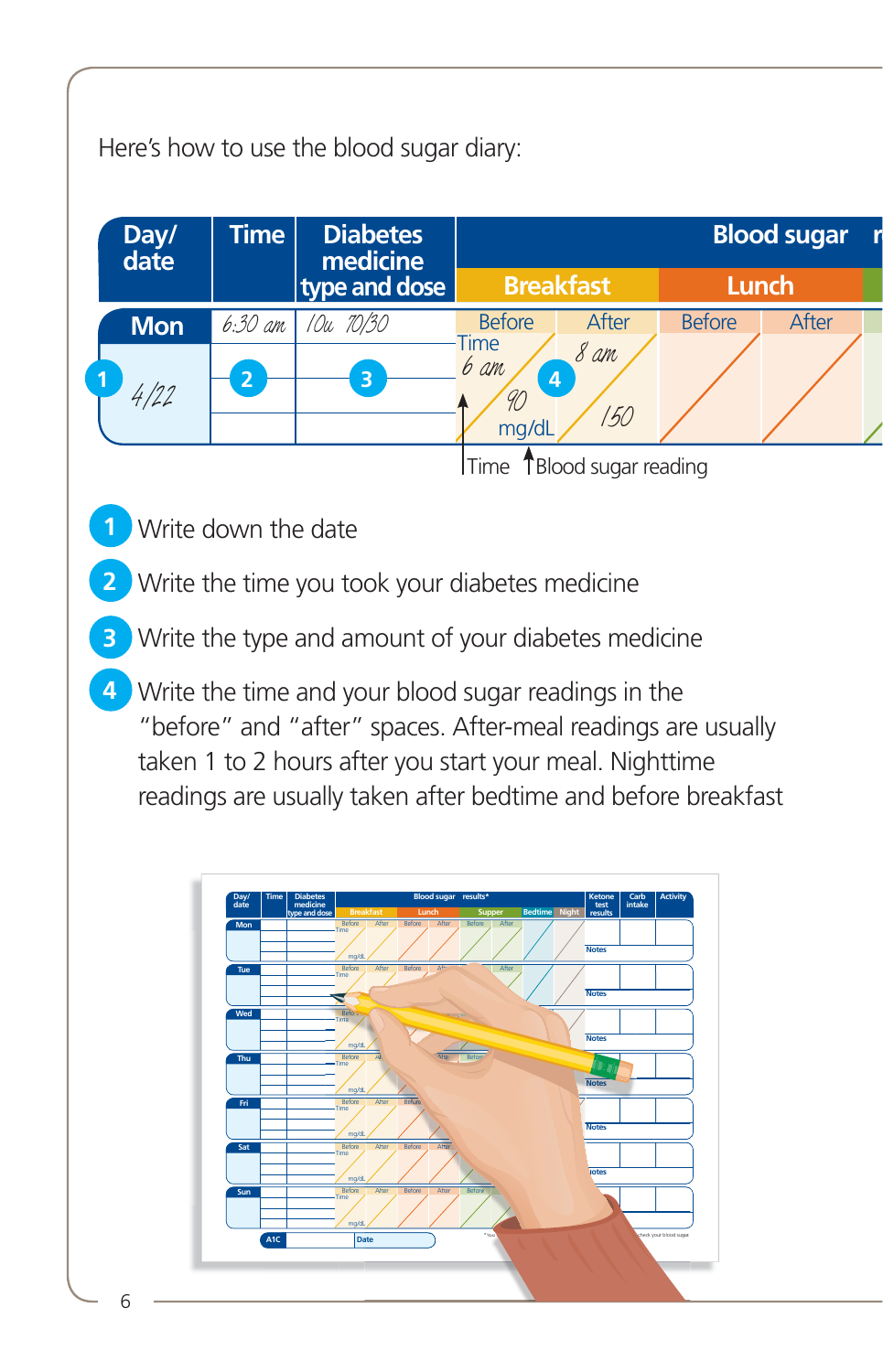| results*      |       | <b>Ketone</b><br>test | Carb<br><b>intake</b> | <b>Activity</b>                                                       |          |                           |
|---------------|-------|-----------------------|-----------------------|-----------------------------------------------------------------------|----------|---------------------------|
| <b>Supper</b> |       | <b>Bedtime</b>        | <b>Night</b>          | results                                                               | lб.      |                           |
| <b>Before</b> | After |                       |                       | 5 <sup>1</sup><br>neg                                                 | 26 carba | Walked / hour<br>at 7 pm. |
|               |       |                       |                       | <b>Notes</b><br>Streesed out about starting<br>new job tomonnow.<br>8 |          |                           |

- **5** If your doctor suggests ketone testing, write your ketone test results here
- **6** If you are counting carbs, write how many grams of carbs you ate
- Write how many minutes of physical activity you did **7**
- Write notes about anything that might have affected your **8** blood sugar readings, such as the food you ate, any physical activity you did, or any stress you might be under



 Use the last row to record your latest A1C levels, along with **9** the date of the check

If you would like to use an online blood sugar diary, you can find one at **Cornerstones4Care.com.**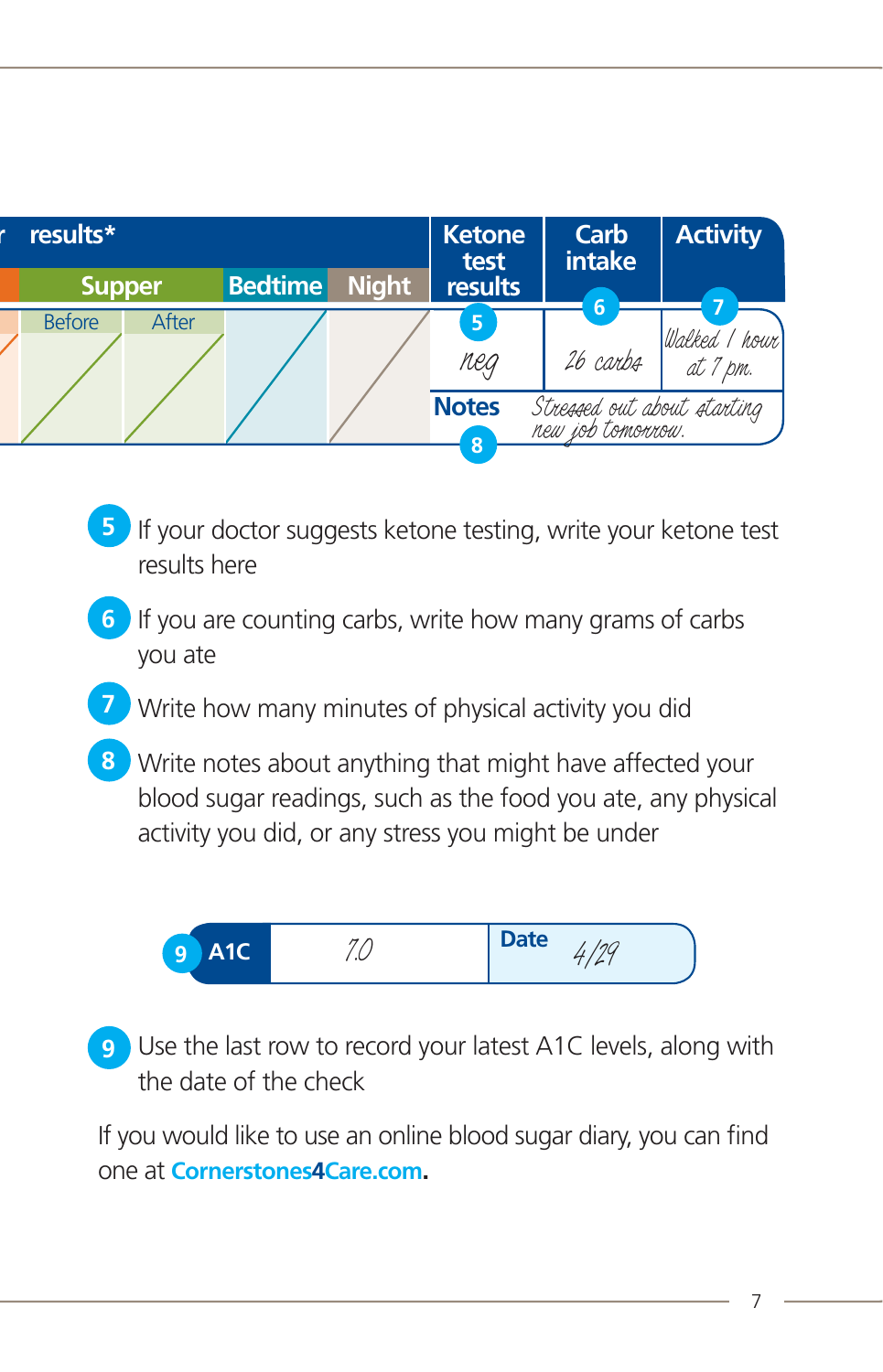# **Your blood sugar diary**

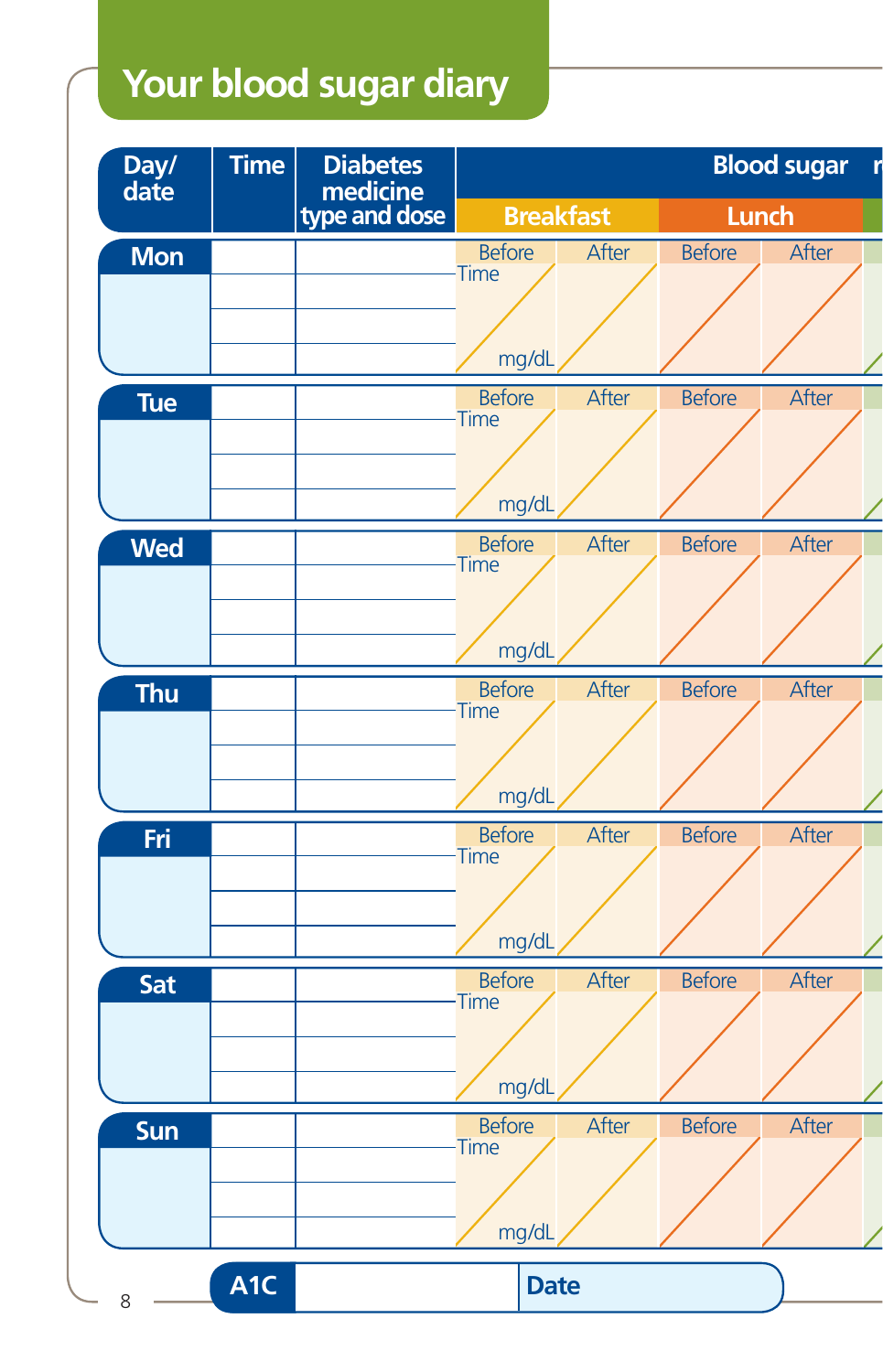

If you'd like to use an online blood sugar diary, you can find one at **Cornerstones4Care.com.** 

\* You and your diabetes care team will decide the best times for you to check your blood sugar.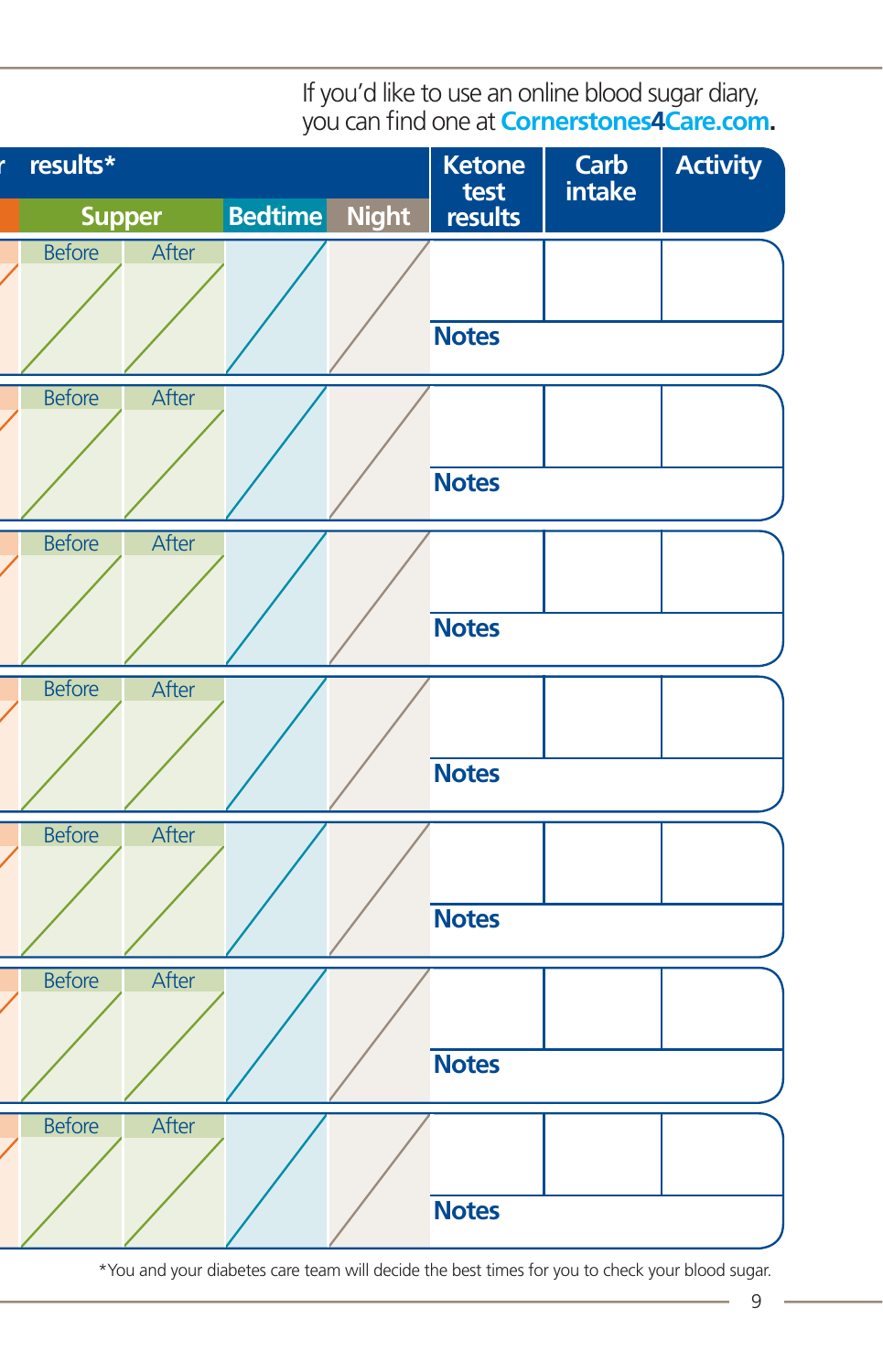

#### **Support online**

Enjoy the benefits and support of the free *Cornerstones4Care®* program. Simply enroll online at **Cornerstones4Care.com.** You'll be able to take advantage of all sorts of tools for managing your diabetes, including an online blood sugar diary and a My Priorities tool to help you create a personalized action plan. Don't miss this chance. Join today!

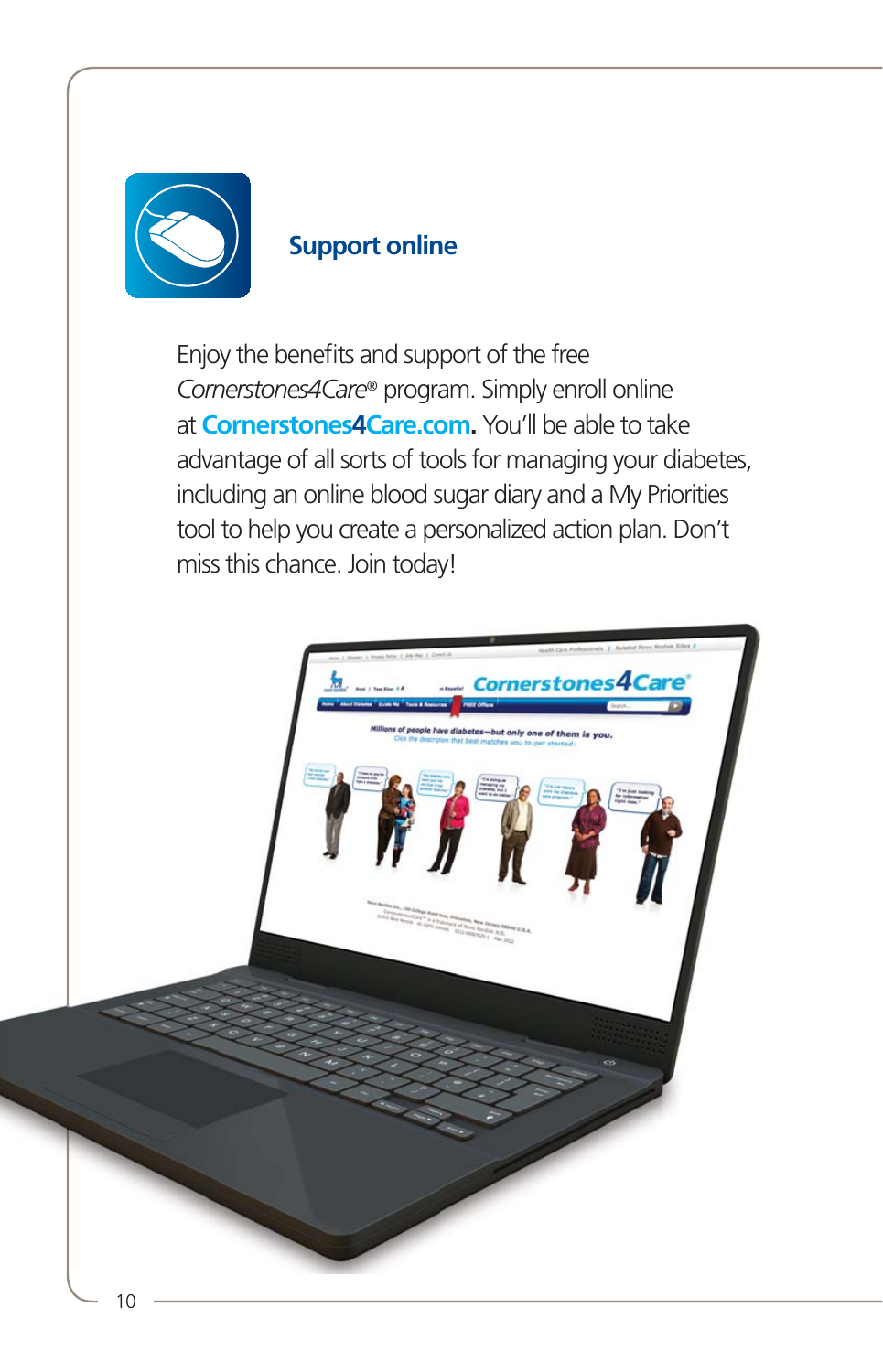## **novo nordisk is dedicated to diabetes**

#### **Diabetes is our passion and our business**

As a leader in diabetes, Novo Nordisk is dedicated to improving diabetes care worldwide. Novo Nordisk first marketed insulin for commercial use in 1923. Today we offer a broad line of medicines for diabetes. Novo Nordisk created the world's first prefilled pen device for injections.

If you are having trouble affording your Novo Nordisk brand medicine, you may qualify for help. Call the Customer Care Center at 1-800-727-6500 to see if you qualify for assistance.

For more information about Novo Nordisk products for diabetes care, call 1-800-727-6500.